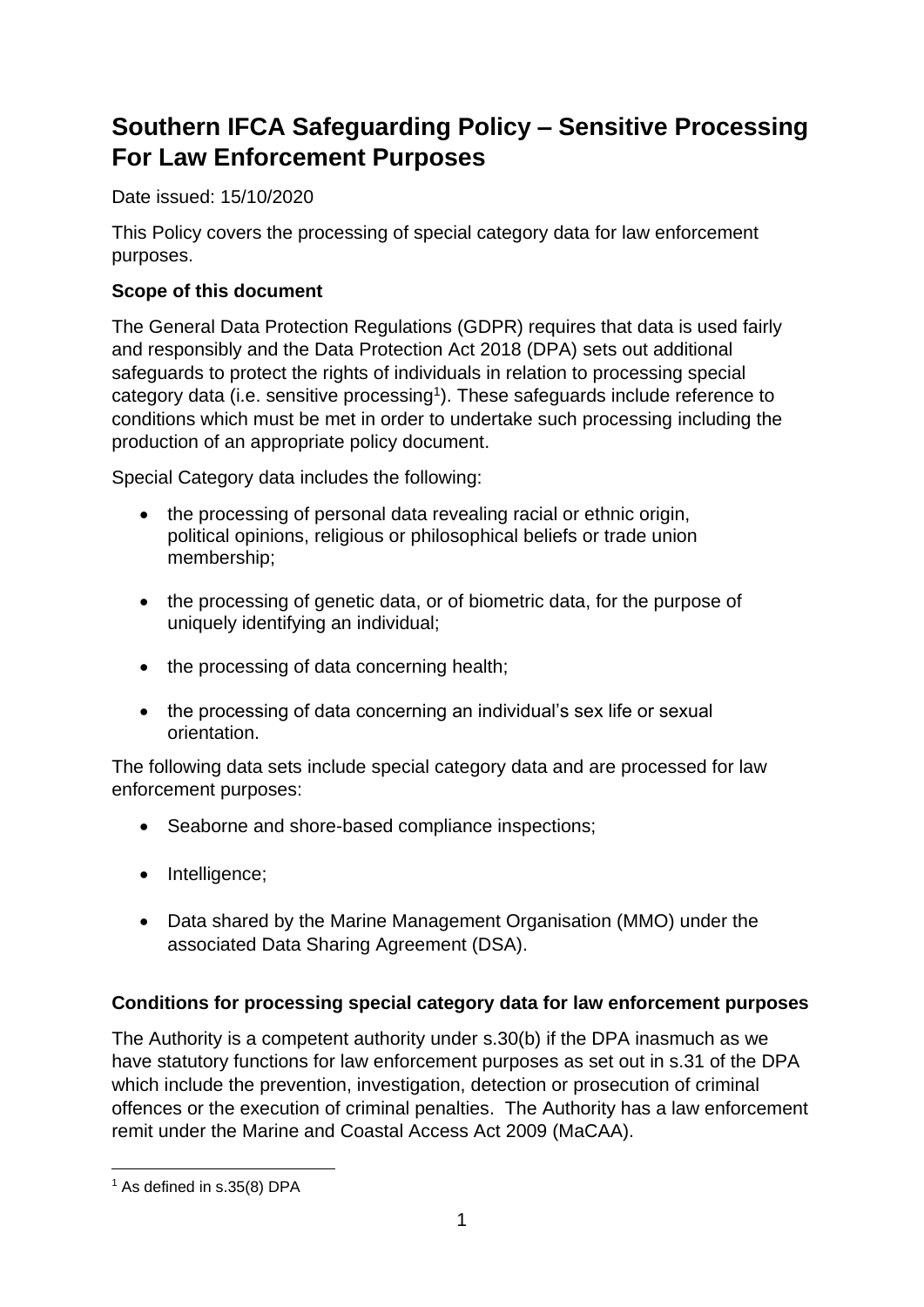The Authority will ordinarily rely on a Schedule 8 (of the DPA) condition for processing special category data for law enforcement purposes unless relying on consent of the data subject. The Authority will only carry out sensitive processing in these circumstances. This includes processing under the DSA (i.e. sharing with the MMO).

The relevant schedule 8 conditions are paragraph 1 (statutory purposes) and 2 (administration of justice).

For the purpose of fulfilling s.42 of the DPA, this document is the appropriate policy document.

## **Accountability principle**

The authority has put in place appropriate measures to ensure accountability as follows:

- Appointing a Data Protection Officer who reports directly to the CEO;
- Documenting data processing procedures (and specifically a data sharing log in relation to data processed under the DSA);
- Undertaking a Data Security Risk Assessment and Data Protection Impact Assessment to inform our ways of working and a Data Security Policy;
- Implementing security measures including a robust IT security system, staff training and monitoring.

## **Compliance with data protection principles**

In processing sensitive data for law enforcement purposes, The Authority will ensure compliance with the data protection principles as follows:

### Principle 1 - requirement that processing be lawful and fair

The Authority will only collect special category data with the consent of the data subject or where it is necessary for law enforcement purposes.

Where collected for law enforcement purposes, this information is necessary to fulfil our statutory functions as a regulator (under MaCAA) and to enable the effective administration of justice with regards to the prevention and detection of crime.

When collected on the consent of the data subject, the consent will unambiguous, given as an affirmative action and be recorded as the condition for processing.

Principle 2 - requirement that purposes of processing be specified, explicit and legitimate (purpose limitation)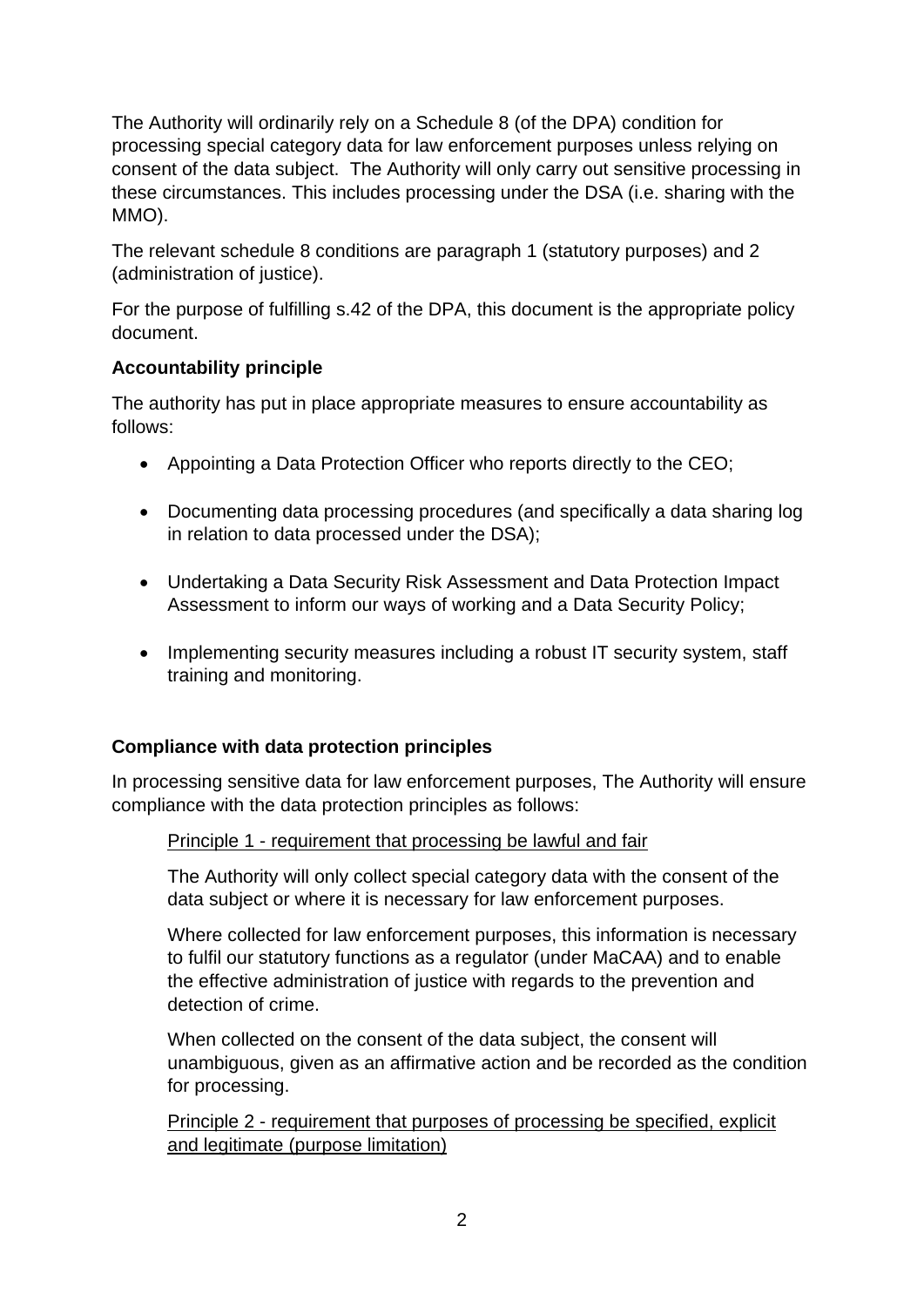The Authority undertakes sensitive processing for the purposes of the prevention, investigation, detection or prosecution of criminal activities or the execution of criminal penalties (as per s.31 DPA). The Authority has powers in accordance with powers conferred by virtue of s.166(3) of the Marine and Coastal Access Act 2009 for the purpose of enforcing the legislation set out in the following:

- section 166(1) of the Marine and Coastal Access Act 2009 (c.23);
- the schedule to the Sea Fishing (Regulations) 2018 (SI/849/18)

The Authority will only use special category data collected for law enforcement purposes where we are permitted by law to do so.

Special category data will be shared with the MMO under the DSA. Sensitive data may also be shared with other law enforcement bodies (including the Police, Environment Agency and Border Force) only in relation law enforcement purposes.

#### Principle 3 - requirement that personal data be adequate, relevant and not excessive

The Authority only collects and processes special category data for law enforcement purposes where necessary and not systematically.

Collection of special category data is considered proportionate because it enables effective law enforcement, particularly in relation to identifying persons or the intentions of persons, undertaking criminal activities or suspected of undertaking criminal activities.

Where the Authority has collected or obtained any special category data which is not relevant for the stated purposes, it will be erased without delay.

### Principle 4 - requirement that personal data be accurate and kept up to date

The Authority will take every reasonable step to ensure that special category data is correct and up to date. Where we determine that information is inaccurate or out of date, we will seek to erase or rectify the data without delay. However, a request for erasure or rectification will be considered only in the context of the lawful basis for processing being public task and where such a request is refused, the reasons will be documented.

The Authority will also identify any special category where the accuracy is unknown or suspected to be false and its use will reflect this grading.

#### Principle 5 - requirement that personal data be kept for no longer than is necessary

Where no proceedings are being taken against any person for whom sensitive data has been collected, the information will be retained for no more than two